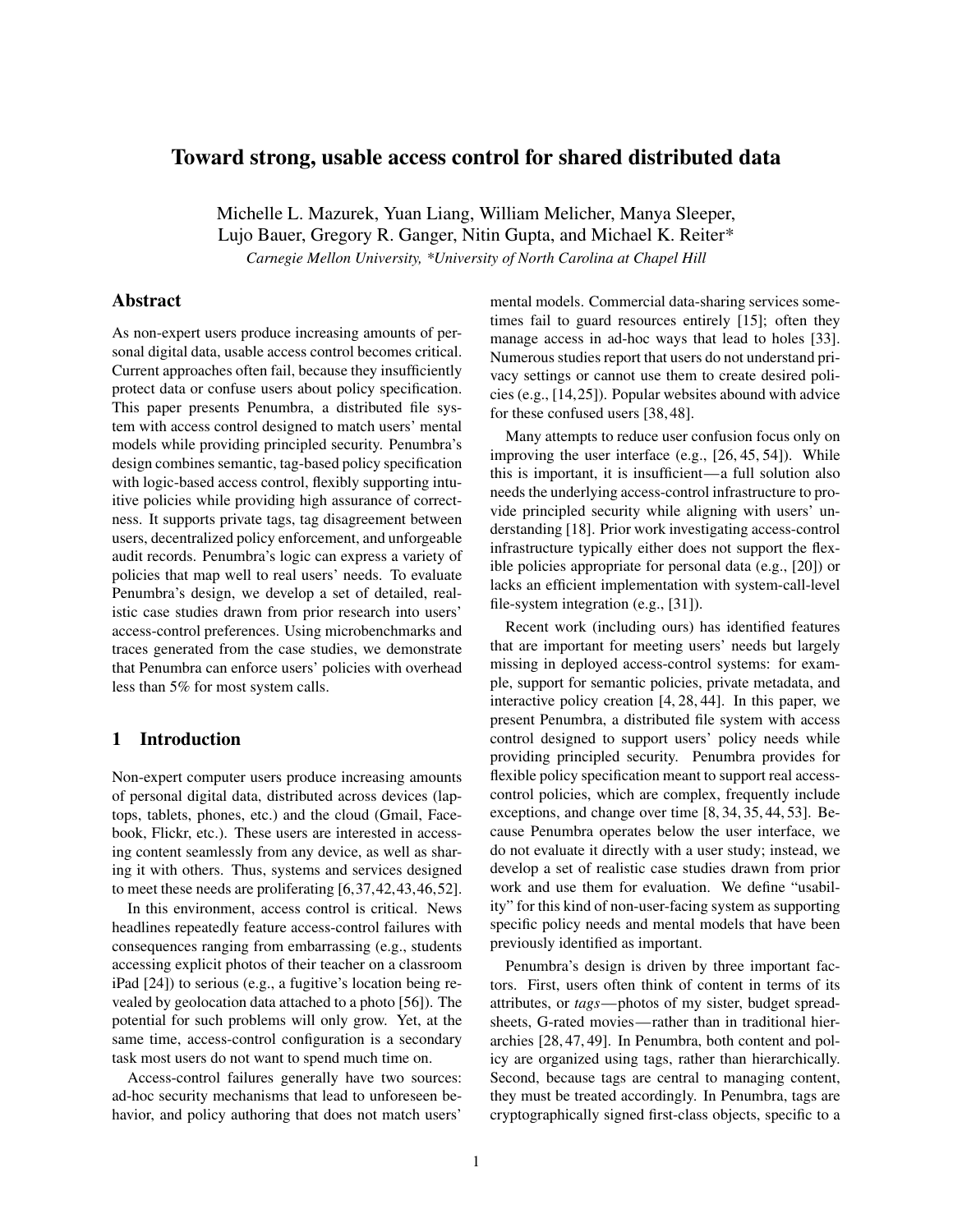single user's namespace. This allows different users to use different attribute values to describe and make policy about the same content. Most importantly, this design ensures tags used for policy specification are resistant to unauthorized changes and forgery. Policy for accessing tags is set independently of policy for files, allowing for private tags. Third, Penumbra is designed to work in a distributed, decentralized, multi-user environment, in which users access files from various devices without a dedicated central server, an increasingly important environment [\[47\]](#page-13-15). We support multi-user devices; although these devices are becoming less common [\[13\]](#page-12-10), they remain important, particularly in the home [\[27,](#page-13-17) [34,](#page-13-12) [61\]](#page-14-2). Cloud environments are also inherently multi-user.

This paper makes three main contributions. First, it describes Penumbra, the first file-system access-control architecture that combines semantic policy specification with logic-based credentials, providing an intuitive, flexible policy model without sacrificing correctness. Penumbra's design supports distributed file access, private tags, tag disagreement between users, decentralized policy enforcement, and unforgeable audit records that describe who accessed what content and why that access was allowed. Penumbra's logic can express a variety of flexible policies that map well to real users' needs.

Second, we develop a set of realistic access-control case studies, drawn from user studies of non-experts' policy needs and preferences. To our knowledge, these case studies, which are also applicable to other personalcontent-sharing systems, are the first realistic policy benchmarks with which to assess such systems. These case studies capture users' desired policy goals in detail; using them, we can validate our infrastructure's efficacy in supporting these policies.

Third, using our case studies and a prototype implementation, we demonstrate that semantic, logic-based policies can be enforced efficiently enough for the interactive uses we target. Our results show enforcement also scales well with policy complexity.

#### 2 Related work

In this section, we discuss four related areas of research.

Access-control policies and preferences. Users' access-control preferences for personal data are nuanced, dynamic, and context-dependent [\[3,](#page-12-11) [35,](#page-13-13) [44\]](#page-13-11). Many policies require fine-grained rules, and exceptions are frequent and important [\[34,](#page-13-12) [40\]](#page-13-18). Users want to protect personal data from strangers, but are perhaps more concerned about managing access and impressions among family, friends, and acquaintances [\[4,](#page-12-8) [12,](#page-12-12) [25,](#page-12-4) [32\]](#page-13-19). Furthermore, when access-control mechanisms are ill-suited to users' policies or capabilities, they fall back on clumsy, ad-hoc coping mechanisms [\[58\]](#page-14-3). Penumbra is designed to support personal polices that are complex, dynamic, and drawn from a broad range of sharing preferences.

Tags for access control. Penumbra relies on tags to define access-control policies. Researchers have prototyped tag-based access-control systems for specific contexts, including web photo albums [\[7\]](#page-12-13), corporate desktops [\[16\]](#page-12-14), microblogging services [\[17\]](#page-12-15), and encrypting portions of legal documents [\[51\]](#page-13-20). Studies using roleplaying [\[23\]](#page-12-16) and users' own tags [\[28\]](#page-13-10) have shown that tag-based policies are easy to understand and accurate policies can be created from existing tags.

Tags for personal distributed file systems. Many distributed file systems use tags for file management, an idea introduced by Gifford et al. [\[22\]](#page-12-17). Many suggest tags will eclipse hierarchical management [\[49\]](#page-13-16). Several systems allow tag-based file management, but do not explicitly provide access control [\[46,](#page-13-3) [47,](#page-13-15) [52\]](#page-13-4). Homeviews provides capability-based access control, but remote files are read-only and each capability governs files local to one device [\[21\]](#page-12-18). In contrast, Penumbra provides more principled policy enforcement and supports policy that applies across devices. Cimbiosys offers partial replication based on tag filtering, governed by fixed hierarchical access-control policies [\[60\]](#page-14-4). Research indicates personal policies do not follow this fixed hierarchical model [\[34\]](#page-13-12); Penumbra's more flexible logic builds policies around non-hierarchical, editable tags, and does not require a centralized trusted authority.

Logic-based access control. An early example of logic-based access control is Taos, which mapped authentication requests to proofs [\[59\]](#page-14-5). Proof-carrying authentication (PCA) [\[5\]](#page-12-19), in which proofs are submitted together with requests, has been applied in a variety of systems [\[9,](#page-12-20)[11,](#page-12-21)[30\]](#page-13-21). PCFS applies PCA to a local file system and is evaluated using a case study based on government policy for classified data [\[20\]](#page-12-7). In contrast, Penumbra supports a wider, more flexible set of distributed policies targeting personal data. In addition, while PCFS relies on constructing and caching proofs prior to access, we consider the efficiency of proof generation.

One important benefit of logic-based access control is meaningful auditing; logging proofs provides unforgeable evidence of which policy credentials were used to allow access. This can be used to reduce the trusted computing base, to assign blame for unintended accesses, and to help users detect and fix policy misconfigurations [\[55\]](#page-14-6).

## 3 System overview

This section describes Penumbra's architecture as well as important design choices.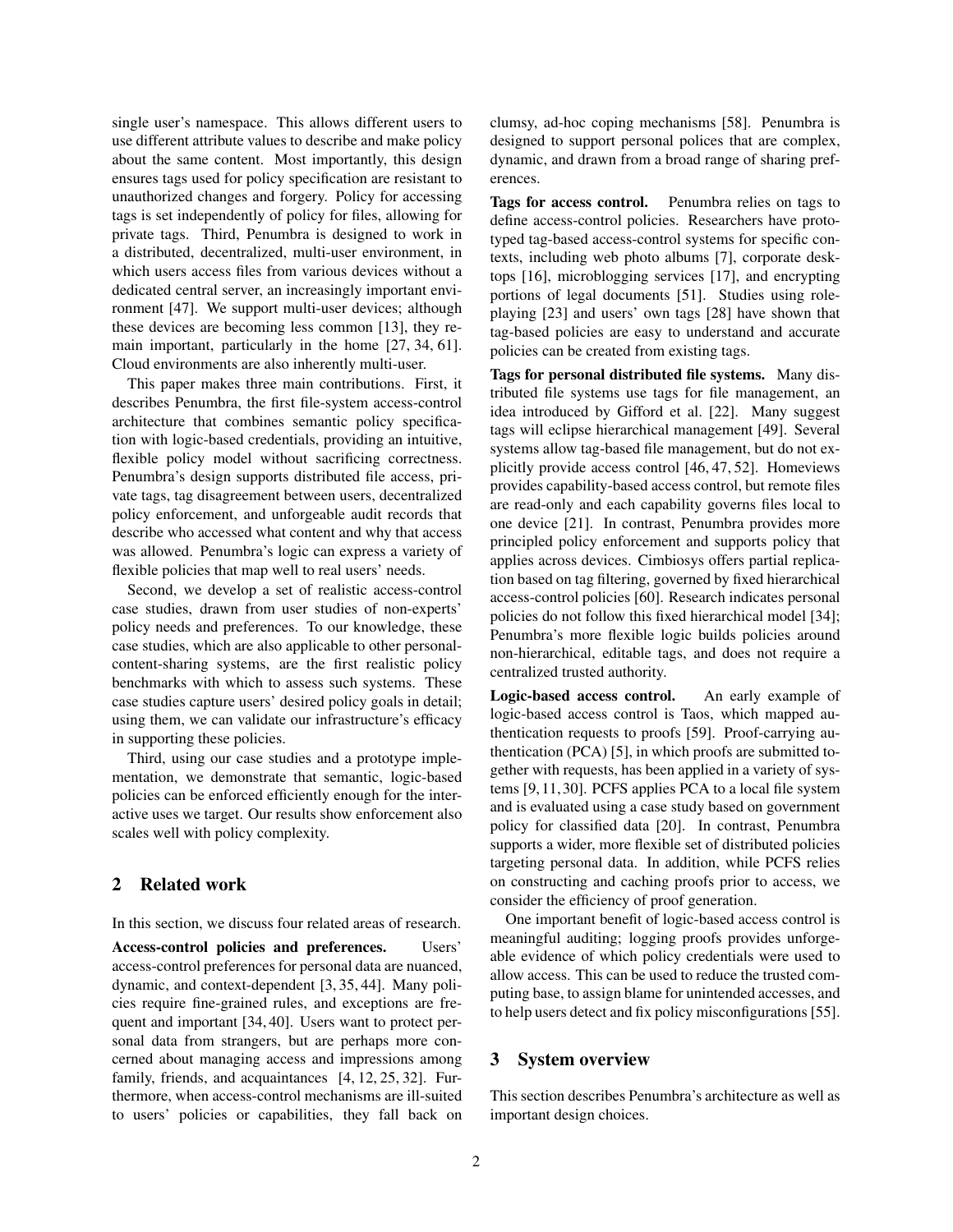#### 3.1 High-level architecture

Penumbra encompasses an ensemble of devices, each storing files and tags. Users on one device can remotely access files and tags on other devices, subject to access control. Files are managed using semantic (i.e., tagbased) object naming and search, rather than a directory hierarchy. Users query local and remote files using tags, e.g., type=movie or keyword=budget. Access-control policy is also specified semantically, e.g., Alice might allow Bob to access files with the tags type=photo and album=Hawaii. Our concept of devices can be extended to the cloud environment. A cloud service can be thought of as a large multi-user device, or each cloud user as being assigned her own logical "device." Each user runs a *software agent*, associated with both her global publickey identity and her local uid, on every device she uses. Among other tasks, the agent stores all the *authorization credentials*, or cryptographically signed statements made by principals, that the user has received.

Each device in the ensemble uses a file-system-level *reference monitor* to control access to files and tags. When a system call related to accessing files or tags is received, the monitor generates a challenge, which is formatted as a logical statement that can be proved true only if the request is allowed by policy. To gain access, the requesting user's agent must provide a logical proof of the challenge. The reference monitor will verify the proof before allowing access. To make a proof, the agent assembles a set of relevant authorization credentials. The credentials, which are verifiable and unforgeable, are specified as formulas in an access-control logic, and the proof is a derivation demonstrating that the credentials are sufficient to allow access. Penumbra uses an intuitionistic first-order logic with predicates and quantification over base types, described further in Sections [3.3](#page-3-0) and [4.](#page-4-0)

The challenges generated by the reference monitors have seven types, which fall into three categories: authority to read, write, or delete an existing file; authority to read or delete an existing tag; and authority to create content (files or tags) on the target device. The rationale for this is explained in Section [3.2.](#page-2-0) Each challenge includes a nonce to prevent replay attacks; for simplicity, we omit the nonces in examples. The logic is not exposed directly to users, but abstracted by an interface that is beyond the scope of this paper.

For both local and remote requests, the user must prove to her local device that she is authorized to access the content. If the content is remote, the local device (acting as client) must additionally prove to the remote device that the local device is trusted to store the content and enforce policy about it. This ensures that users of untrusted devices cannot circumvent policy for remote

<span id="page-2-1"></span>

Figure 1: Access-control example. (0) Using her tablet, Alice requests to open a file stored on the desktop. (1) The interface component forwards this request to the reference monitor. (2) The local monitor produces a challenge, which (3) is proved by Alice's local agent, then (4) asks the content store for the file. (5) The content store requests the file from the desktop, (6) triggering a challenge from the desktop's reference monitor. (7) Once the tablet's agent proves the tablet is authorized to receive the file, (8) the desktop's monitor instructs the desktop's content store to send it to the tablet. (9–11) The tablet's content store returns the file to Alice via the interface component.

data. Figure [1](#page-2-1) illustrates a remote access.

#### <span id="page-2-0"></span>3.2 Metadata

Semantic management of access-control policy, in addition to file organization, gives new importance to tag handling. Because we base policy on tags, they must not be forged or altered without authorization. If Alice gives Malcolm access to photos from her Hawaiian vacation, he can gain unauthorized access to her budget if he can change its type from spreadsheet to photo and add the tag album=Hawaii. We also want to allow users to keep tags private and to disagree about tags for a shared file.

To support private tags, we treat each tag as an object independent of the file it describes. Reading a tag requires a proof of access, meaning that assembling a fileaccess proof that depends on tags will often require first assembling proofs of access to those tags (Figure [2\)](#page-3-1).

For tag integrity and to allow users to disagree about tags, we implement tags as cryptographically signed credentials of the form principal signed tag(attribute, value, file). For clarity in examples, we use descriptive file names; in reality, Penumbra uses globally unique IDs. For example, Alice can assign the song "Thriller" a fourstar rating by signing a credential: Alice signed tag(rating, 4, "Thriller"). Alice, Bob, and Caren can each assign different ratings to "Thriller." Policy specification takes this into account: if Alice grants Bob permission to listen to songs where Alice's rating is three stars or higher, Bob's rating is irrelevant. Because tags are signed, any principal is free to make any tag about any file. Principals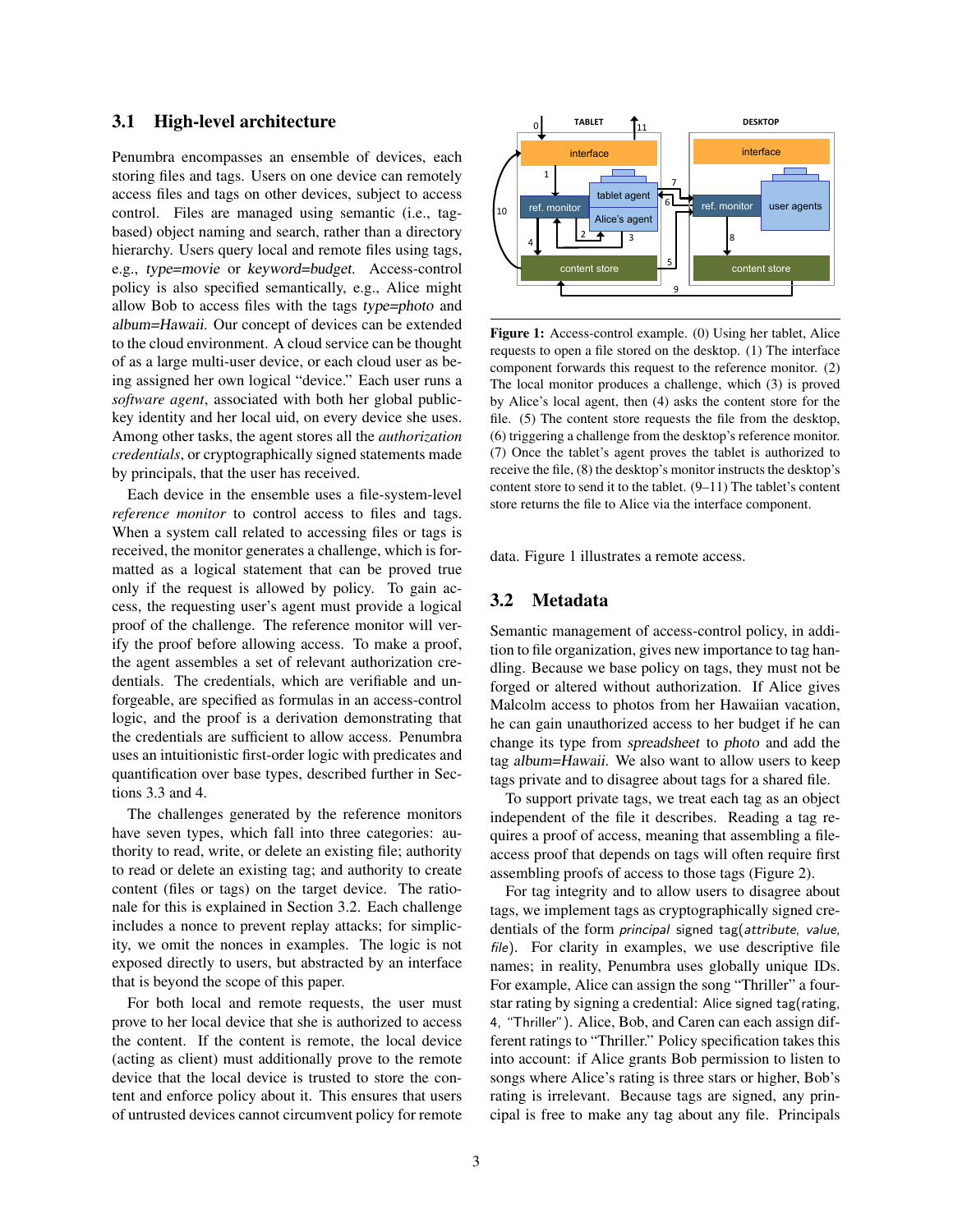<span id="page-3-1"></span>

Figure 2: Example two-stage proof of access, expressed informally. In the first stage, Bob's agent asks which album Alice has placed the photo Luau.jpg in. After making the proof, Bob's agent receives a metadata credential saying the photo is in the album Hawaii. By combining this credential with Bob's authority to read some files, Bob's agent can make a proof that will allow Bob to open Luau.jpg.

can be restricted from storing tags on devices they do not own, but if Alice is allowed to create or store tags on a device then those tags may reference any file.

Some tags are naturally written as attribute-value pairs (e.g., type=movie, rating=PG). Others are commonly value-only (e.g., photos tagged with vacation or with people's names). We handle all tags as name-value pairs; value-only tags are transformed into name-value pairs, e.g., from "vacation" to vacation=true.

Creating tags and files. Because tags are cryptographically signed, they cannot be updated; instead, the old credential is revoked (Section [4.4\)](#page-5-0) and a new one is issued. As a result, there is no explicit write-tag authority.

Unlike reading and writing, in which authority is determined per file or tag, authority to create files and tags is determined per device. Because files are organized by their attributes rather than in directories, creating one file on a target device is equivalent to creating any other. Similarly, a user with authority to create tags can always create any tag in her own namespace, and no tags in any other namespace. So, only authority to create any tags on the target device is required.

#### <span id="page-3-0"></span>3.3 Devices, principals, and authority

We treat both users and devices as principals who can create policy and exercise authority granted to them. Each principal has a public-private key pair, which is consistent across devices. This approach allows multiuser devices and decisions based on the combined trustworthiness of a user and a device. (Secure initial distribution of a user's private key to her various devices is outside the scope of this paper.)

Access-control logics commonly use A signed F to describe a principal cryptographically asserting a statement  $F.$  A says  $F$  describes beliefs or assertions  $F$  that can be derived from other statements that A has signed or, using modus ponens, other statements that A believes (says):

$$
\frac{A \text{ says } F \quad A \text{ says } (F \rightarrow G)}{A \text{ says } G}
$$

Statements that principals can make include both delegation and use of authority. In the following example, principal *A* grants authority over some action *F* to principal *B*, and *B* wants to perform action *F*.

$$
A \text{ signed deleg } (B, F) \tag{1}
$$
\n
$$
B \text{ signed } F \tag{2}
$$

These statements can be combined, as a special case of modus ponens, to prove that *B*'s action is supported by *A*'s authority:

<span id="page-3-3"></span><span id="page-3-2"></span>
$$
\frac{(1) \quad (2)}{A \text{ says } F}
$$

Penumbra's logic includes these rules, other constructions commonly used in access control (such as defining groups of users), and a few minor additions for describing actions on files and tags (see Section [4\)](#page-4-0).

In Penumbra, the challenge statements issued by a reference monitor are of the form device says action, where action describes the access being attempted. For Alice to read a file on her laptop, her software agent must prove that AliceLaptop says readfile(*f*).

This design captures the intuition that a device storing some data ultimately controls who can access it: sensitive content should not be given to untrusted devices, and trusted devices are tasked with enforcing access-control policy. For most single-user devices, a default policy in which the device delegates all of its authority to its owner is appropriate. For shared devices or other less common situations, a more complex device policy that gives no user full control may be necessary.

## 3.4 Threat model

Penumbra is designed to prevent unauthorized access to files and tags. To prevent spoofed or forged proofs, we use nonces to prevent replay attacks and rely on standard cryptographic assumptions that signatures cannot be forged unless keys are leaked. We also rely on standard network security techniques to protect content from observation during transit between devices.

Penumbra employs a language for capturing and reasoning about trust assertions. If trust is misplaced, violations of intended policy may occur—for example, an authorized user sending a copy of a file to an unauthorized user. In contrast to other systems, Penumbra's flexibility allows users to encode limited trust precisely, minimizing vulnerability to devices or users who prove untrustworthy; for example, different devices belonging to the same owner can be trusted differently.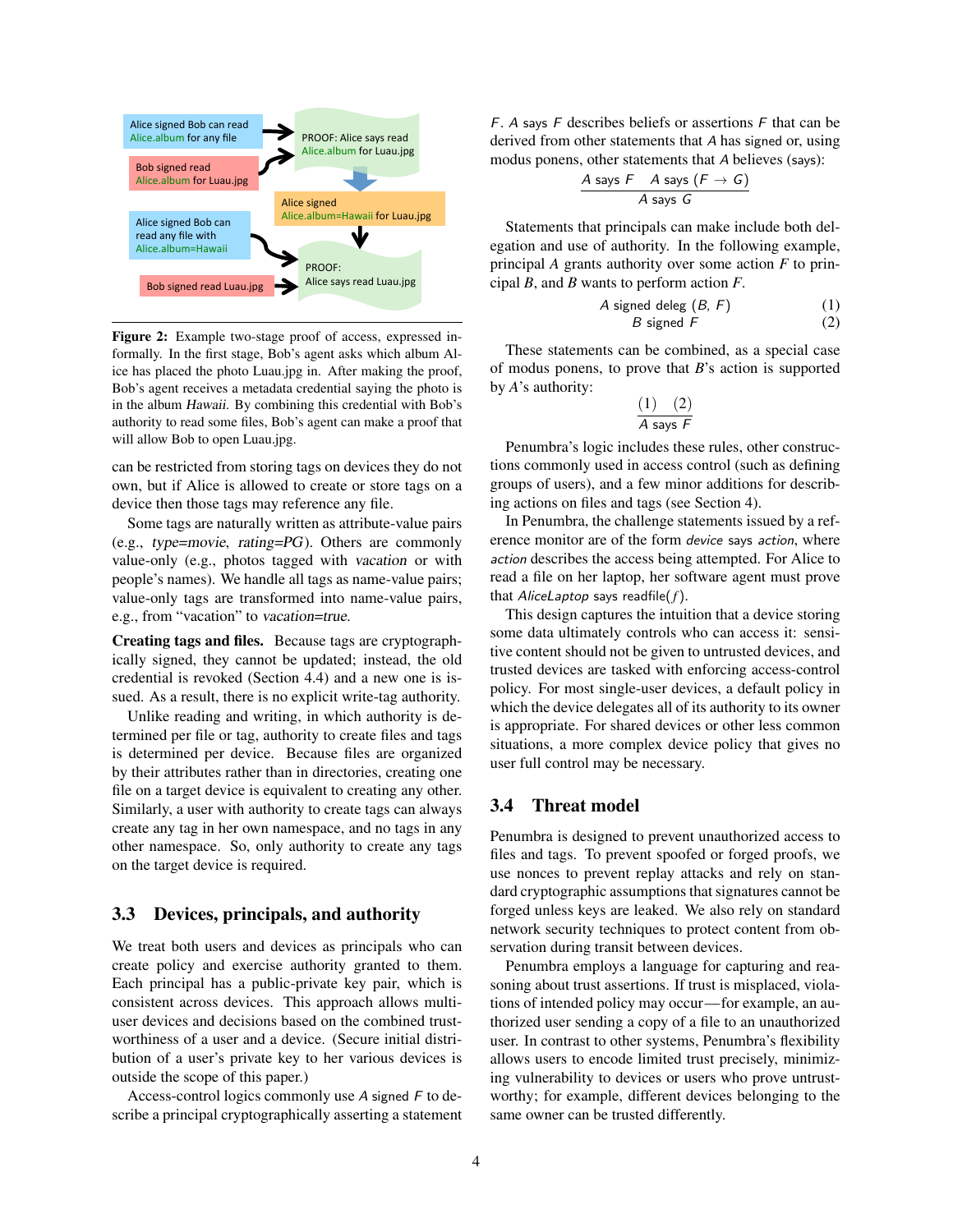#### <span id="page-4-0"></span>4 Expressing semantic policies

This section describes how Penumbra expresses and enforces semantic policies with logic-based access control.

#### 4.1 Semantic policy for files

File accesses incur challenges of the form device says action( $f$ ), where  $f$  is a file and *action* can be one of readfile, writefile, or deletefile.

A policy by which Alice allows Bob to listen to any of her music is implemented as a conditional delegation: If Alice says a file has type=music, then Alice delegates to Bob authority to read that file. We write this as follows:

$$
\begin{array}{ll}\text{Alice signed } \forall f: \\ \text{tag(type, music, } f) \rightarrow \text{deleg}(\text{Bob,readfile}(f)) \quad (3)\end{array}
$$

To use this delegation to listen to "Thriller," Bob's agent must show that Alice says "Thriller" has type=music, and that Bob intends to open "Thriller" for reading, as follows:

Alice signed tag(type,music,"Thriller") (4) Bob signed readfile("Thriller") (5)

$$
\frac{(3) \qquad (4)}{\text{Alice says deleg(Bob,readfile("Thriller"))} \qquad (5)}
$$
  
Alice says readfile("Thriller")

In this example, we assume Alice's devices grant her access to all of her files; we elide proof steps showing that the device assents once Alice does. We similarly elide instantiation of the quantified variable.

We can easily extend such policies to multiple attributes or to groups of people. To allow the group "coworkers" to view her vacation photos, Alice would assign users to the group (which is also a principal) by issuing credentials as follows:

Alice signed speaksfor(Bob, Alice.co-workers) (6)

Then, Alice would delegate authority to the group rather than to individuals:

$$
\begin{array}{ll}\text{Alice signed } \forall f:\texttt{tag}(\texttt{type}, \texttt{music}, f) \rightarrow \\ & \texttt{deleg}(\texttt{Alice.co-workers}, \texttt{readfile}(f)) \quad (7)\end{array}
$$

#### <span id="page-4-4"></span>4.2 Policy about tags

Penumbra supports private tags by requiring a proof of access before allowing a user or device to read a tag. Because tags are central to file and policy management, controlling access to them without impeding file system operations is critical.

Tag policy for queries. Common accesses to tags fall into three categories. A *listing query* asks which files belong to a category defined by one or more attributes, e.g., list all Alice's files with type=movie and genre=comedy. An *attribute query* asks the value of an attribute for a specific file, e.g., the name of the album to which a photo belongs. This kind of query can be made directly by users or by their software agents as part of two-stage proofs (Figure [2\)](#page-3-1). A *status query*, which requests all the system metadata for a given file—last modify time, file size, etc.—is a staple of nearly every file access in most file systems (e.g., the POSIX *stat* system call).

<span id="page-4-1"></span>Tag challenges have the form device says action(attribute list,file), where action is either readtags or deletetags. An *attribute list* is a set of (principal,attribute,value) triples representing the tags for which access is requested. Because tag queries can apply to multiple values of one attribute or multiple files, we use the wildcard \* to indicate all possible completions. The listing query example above, which is a search on multiple files, would be specified with the attribute list [(Alice,type,movie), (Alice,genre,comedy)] and the target file \*. The attribute query example identifies a specific target file but not a specific attribute value, and could be written with the attribute list [(Alice,album,\*)] and target file "Luau.jpg." A status query for the same file would contain an attribute list like [(AliceLaptop,\*,\*)].

<span id="page-4-3"></span><span id="page-4-2"></span>Credentials for delegating and using authority in the listing query example can be written as:

Alice signed  $\forall f$  : deleg(Bob, readtags(

[(Alice,type,movie),(Alice,genre,comedy)], *f*)) (8) Bob signed readtags(

[(Alice,type,movie),(Alice,genre,comedy)],\*) (9) These credentials can be combined to prove Bob's authority to make this query.

Implications of tag policy. One subtlety inherent in tag-based delegation is that delegations are not separable. If Alice allows Bob to list her Hawaii photos (e.g., files with type=photo and album=Hawaii), that should not imply that he can list all her photos or non-photo files related to Hawaii. However, tag delegations should be additive: a user with authority to list all photos and authority to list all Hawaii files could manually compute the intersection of the results, so a request for Hawaii photos should be allowed. Penumbra supports this subtlety.

Another interesting issue is limiting the scope of queries. Suppose Alice allows Bob to read the album name only when album=Hawaii, and Bob wants to know the album name for "photo127." If Bob queries the album name regardless of its value (attributelist[(Alice,album,\*)]), no proof can be made and the request will fail. If Bob limits his request to the attribute list [(Alice,album,Hawaii)], the proof succeeds. If "photo127" is not in the Hawaii album, Bob cannot learn which album it is in.

Users may sometimes make broader-than-authorized queries: Bob may try to list all of Alice's photos when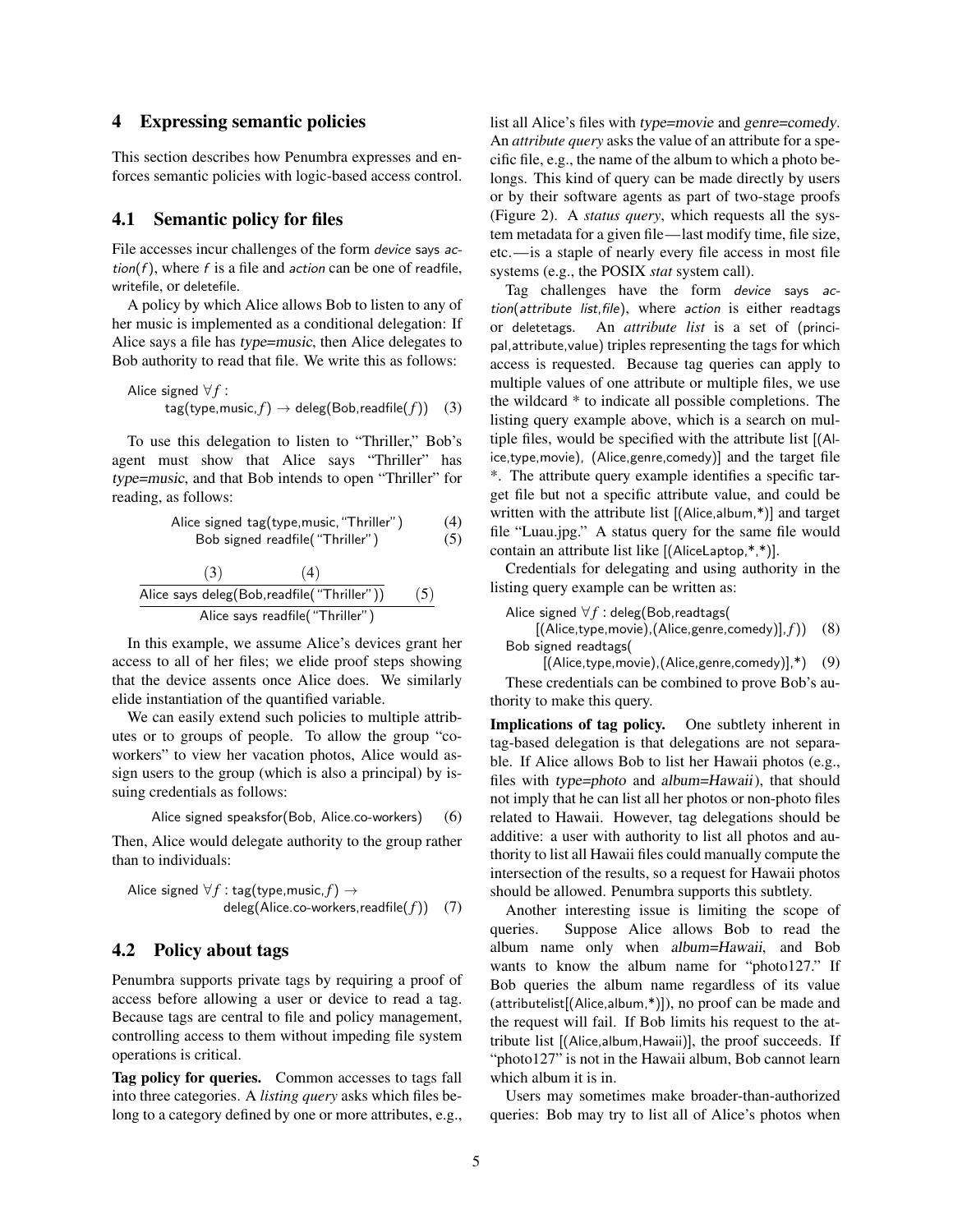he only has authority for Hawaii photos. Bob's agent will then be asked for a proof that cannot be constructed. A straightforward option is for the query to simply fail. A better outcome is for Bob to receive an abridged list containing only Hawaii photos. One way to achieve this is for Bob's agent to limit his initial request to something the agent can prove, based on available credentials—in this case, narrowing its scope from all photos to Hawaii photos. We defer implementing this to future work.

## <span id="page-5-2"></span>4.3 Negative policies

Negative policies, which forbid access rather than allow it, are important but often challenging for accesscontrol systems. Without negative policies, many intuitively desirable rules are difficult to express. Examples taken from user studies include denying access to photos tagged with weird or strange [\[28\]](#page-13-10) and sharing all files other than financial documents [\[34\]](#page-13-12).

The first policy could naively be formulated as forbidding access to files tagged with weird=true; or as allowing access when the tag weird=true is not present. In our system, however, policies and tags are created by many principals, and there is no definitive list of all credentials. In such contexts, the inability to find a policy or tag credential does not guarantee that no such credential exists; it could simply be located somewhere else on the network. In addition, policies of this form could allow users to make unauthorized accesses by interrupting the transmission of credentials. Hence, we explore alternative ways of expressing deny policies.

Our solution has two parts. First, we allow delegation based on tag inequality: for example, to protect financial documents, Alice can allow Bob to read any file with topic $\neq$ financial. This allows Bob to read a file if his agent can find a tag, signed by Alice, placing that file into a topic other than financial. If no credential is found, access is still denied, which prevents unauthorized access via credential hiding. This approach works best for tags with non-overlapping values—e.g., restricting children to movies not rated R. If, however, a file is tagged with both topic=financial and topic=vacation, then this approach would still allow Bob to access the file.

To handle situations with overlapping and less-welldefined values, e.g., denying access to weird photos, Alice can grant Bob authority to view files with type=photo and weird=false. In this approach, every non-weird photo must be given the tag weird=false. This suggests two potential difficulties. First, we cannot ask the user to keep track of these negative tags; instead, we assume the user's policymaking interface will automatically add them (e.g., adding weird=false to any photo the user has not marked with weird=true). As we already assume the interface tracks tags to help the user maintain consistent labels and avoid typos, this is not an onerous requirement. Second, granting the ability to view files with weird=false implicitly leaks the potentially private information that some photos are tagged weird=true. We assume the policymaking interface can obfuscate such negative tags (e.g., by using a hash value to obscure weird), and maintain a translation to the user's original tags for purposes of updating and reviewing policy and tags. We discuss the performance impact of adding tags related to the negative policy (e.g., weird=false) in Section [7.](#page-8-0)

#### <span id="page-5-0"></span>4.4 Expiration and revocation

In Penumbra, as in similar systems, the lifetime of policy is determined by the lifetimes of the credentials that encode that policy. To support dynamic policies and allow policy changes to propagate quickly, we have two fairly standard implementation choices.

One option is short credential lifetimes: the user's agent can be set to automatically renew each short-lived policy credential until directed otherwise. Alternatively, we can require all credentials used in a proof to be online countersigned, confirming validity [\[29\]](#page-13-22). Revocation is then accomplished by informing the countersigning authority. Both of these options can be expressed in our logic; we do not discuss them further.

## <span id="page-5-1"></span>5 Realistic policy examples

We discussed abstractly how policy needs can be translated into logic-based credentials. We must also ensure that our infrastructure can represent real user policies.

It is difficult to obtain real policies from users for new access-control capabilities. In lab settings, especially without experience to draw on, users struggle to articulate policies that capture real-life needs across a range of scenarios. Thus, there are no applicable standard policy or file-sharing benchmarks. Prior work has often, instead, relied on researcher experience or intuition [\[41,](#page-13-23)[46](#page-13-3)[,52](#page-13-4)[,60\]](#page-14-4). Such an approach, however, has limited ability to capture the needs of non-expert users [\[36\]](#page-13-24).

To address this, we develop the first set of accesscontrol-policy case studies that draw from target users' needs and preferences. They are based on detailed results from in-situ and experience-sampling user studies [\[28,](#page-13-10) [34\]](#page-13-12) and were compiled to realistically represent diverse policy needs. These case studies, which could also be used to evaluate other systems in this domain, are an important contribution of this work.

We draw on the HCI concept of *persona* development. Personas are archetypes of system users, often created to guide system design. Knowledge of these personas' characteristics and behaviors informs tests to ensure an application is usable for a range of people. Specifying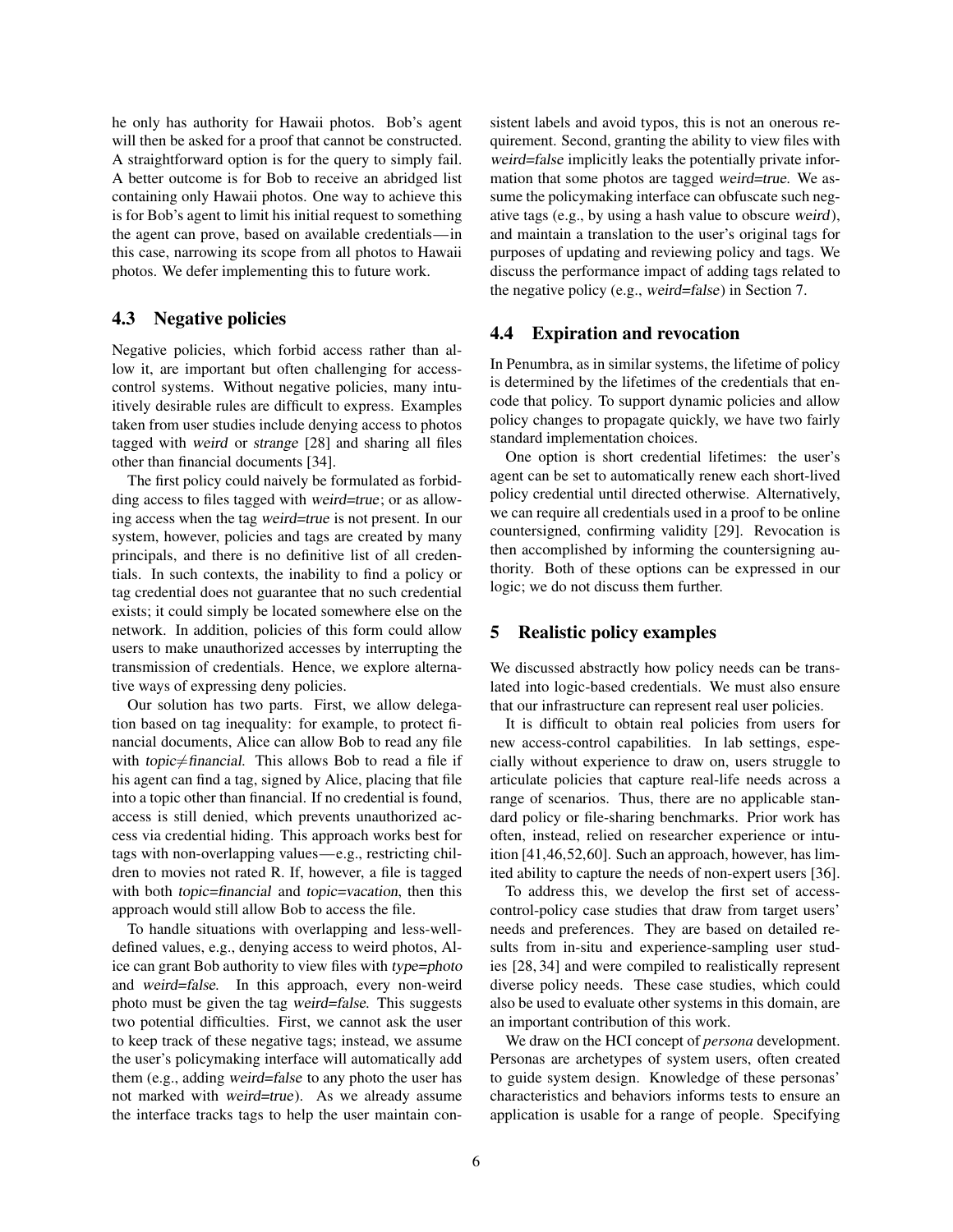<span id="page-6-0"></span>

| An access-control system should support                                        | <b>Sources</b>          | Case study   |
|--------------------------------------------------------------------------------|-------------------------|--------------|
| access-control policies on metadata                                            | [4, 12]                 | All          |
| policies for potentially overlapping groups of people, with varied granularity |                         |              |
| (e.g., family, subsets of friends, strangers, "known threats")                 | [4, 12, 25, 40, 44, 50] | All          |
| policies for potentially overlapping groups of items, with varied granularity  |                         |              |
| (e.g., health information, "red flag" items)                                   | [25, 34, 40, 44]        | All          |
| photo policies based on photo location., people in photo                       | [4, 12, 28]             | Jean, Susie  |
| negative policies to restrict personal or embarrassing content                 | [4, 12, 28, 44]         | Jean, Susie  |
| policy inheritance for new and modified items                                  | [4, 50]                 | All          |
| hiding unshared content                                                        | [35, 44]                | All          |
| joint ownership of files                                                       | [34, 35]                | Heather/Matt |
| updating policies and metadata                                                 | [4, 12, 50]             |              |

Table 1: Access control system needs from literature.

individuals with specific needs provides a face to types of users and focuses design and testing [\[62\]](#page-14-7).

To make the case studies sufficiently concrete for testing, each includes a set of users and devices, as well as policy rules for at least one user. Each also includes a simulated trace of file and metadata actions; some actions loosely mimic real accesses, and others test specific properties of the access-control infrastructure. Creating this trace requires specifying many variables, including policy and access patterns, the number of files of each type, specific tags (access-control or otherwise) for each file, and users in each user group. We determine these details based on user-study data, and, where necessary, on inferences informed by HCI literature and consumer market research (e.g., [\[2,](#page-12-22) [57\]](#page-14-8)). In general, the access-control policies are well-grounded in user-study data, while the simulated traces are more speculative.

In line with persona development [\[62\]](#page-14-7), the case studies are intended to include a range of policy needs, especially those most commonly expressed, but not to completely cover all possible use cases. To verify coverage, we collated policy needs discussed in the literature. Table [1](#page-6-0) presents a high-level summary. The majority of these needs are at least partially represented in all of our case studies. Unrepresented is only the ability to update policies and metadata over time, which Penumbra supports but we did not include in our test cases. The diverse policies represented by the case studies can all be encoded in Penumbra; this provides evidence that our logic is expressive enough to meet users' needs.

Case study 1: Susie. This case (Figure [3\)](#page-7-0), drawn from a study of tag-based access control for photos [\[28\]](#page-13-10), captures a default-share mentality: Susie is happy to share most photos widely, with the exception of a few containing either highly personal content or pictures of children she works with. As a result, this study exercises several somewhat-complex negative policies. This study focuses exclusively on Susie's photos, which she accesses from several personal devices but which other users access only via simulated "cloud" storage. No users besides Susie have write access or the ability to create files and tags. Because the original study collected detailed information on photo tagging and policy preferences, both the tagging and the policy are highly accurate.

Case study 2: Jean. This case study (Figure [3\)](#page-7-0) is drawn from the same user study as Susie. Jean has a default-protect mentality; she only wants to share photos with people who are involved in them in some way. This includes allowing people who are tagged in photos to see those photos, as well as allowing people to see photos from events they attended, with some exceptions. Her policies include some explicit access-control tags for example, restricting photos tagged goofy—as well as hybrid tags that reflect content as well as policy. As with the Susie case study, this one focuses exclusively on Jean's photos, which she accesses from personal devices and others access from a simulated "cloud." Jean's tagging scheme and policy preferences are complex; this case study includes several examples of the types of tags and policies she discussed, but is not comprehensive.

Case study 3: Heather and Matt. This case study (Figure [3\)](#page-7-0) is drawn from a broader study of users' accesscontrol needs [\[34\]](#page-13-12). Heather and Matt are a couple with a young daughter; most of the family's digital resources are created and managed by Heather, but Matt has full access. Their daughter has access to the subset of content appropriate for her age. The couple exemplifies a default-protect mentality, offering only limited, identified content to friends, other family members, and coworkers. This case study includes a wider variety of content, including photos, financial documents, work documents, and entertainment media. The policy preferences reflect Heather and Matt's comments; the assignment of non-access-control-related tags is less well-grounded, as they were not explicitly discussed in the interview.

Case study 4: Dana. This case study (Figure [3\)](#page-7-0) is drawn from the same user study as Heather and Matt. Dana is a law student who lives with a roommate and has a strong default-protect mentality. She has confidential documents related to a law internship that must be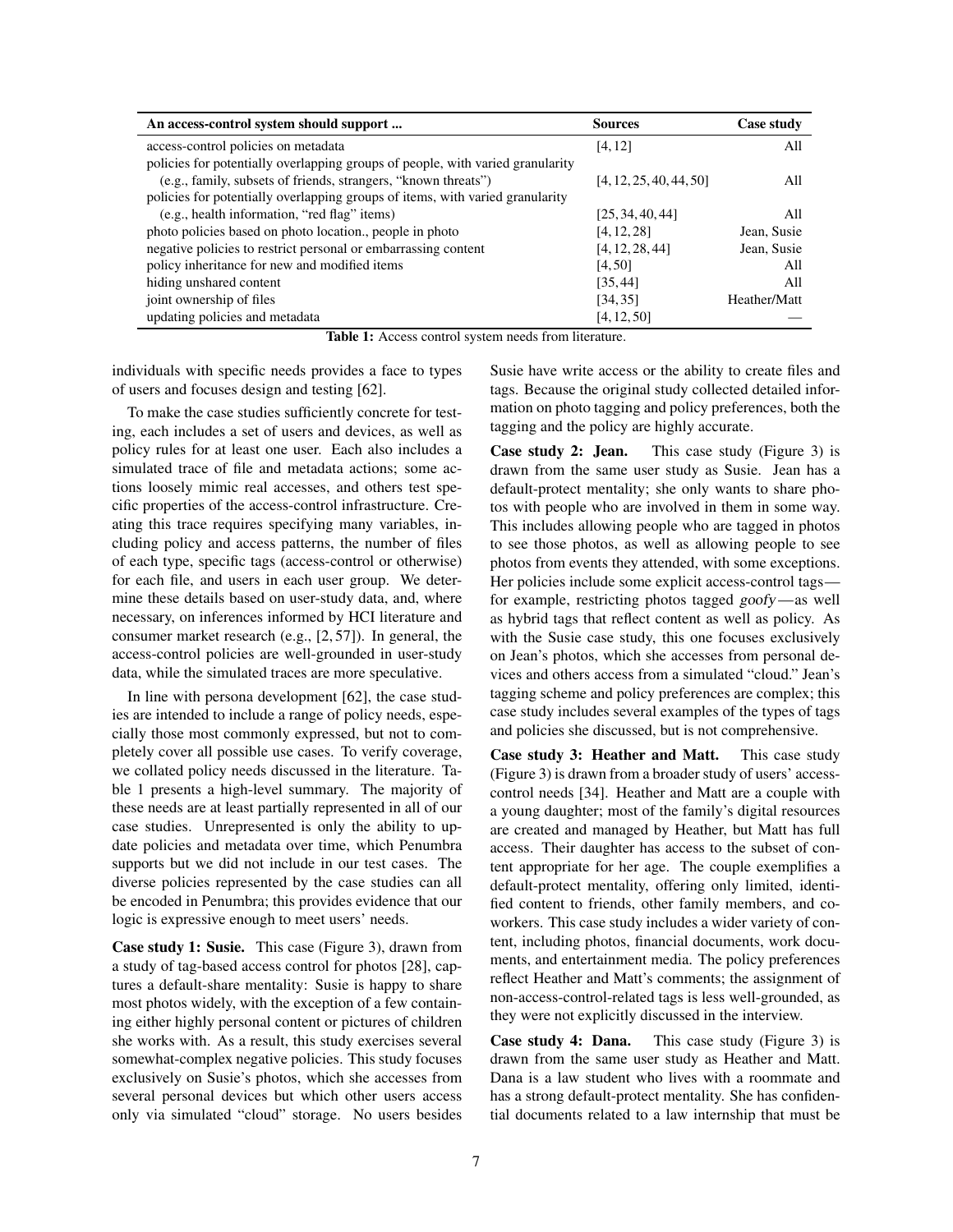<span id="page-7-0"></span>

| <b>SUSIE</b>                                                  | JEAN                                                          |
|---------------------------------------------------------------|---------------------------------------------------------------|
| Individuals: Susie, mom                                       | Individuals: Jean, boyfriend, sister, Pat, supervisor, Dwight |
| Groups: friends, acquaintances, older friends, public         | Groups: volunteers, kids, acquaintances                       |
| Devices: laptop, phone, tablet, cloud                         | Devices: phone, two cloud services                            |
| Tags per photo: 0-2 access-control, 1-5 other                 | Tags per photo: 1-10, including mixed-use access control      |
| Policies:                                                     | Policies:                                                     |
| Friends can see all photos.                                   | Anyone can see photos they are in.                            |
| Mom can see all photos except mom-sensitive.                  | Kids can only see kids photos.                                |
| Acquaintances can see all photos except personal,             | Dwight can see photos of his wife.                            |
| very personal, or red flag.                                   | Supervisor can see work photos.                               |
| Older friends can see all photos except red flag.             | Volunteers can see volunteering photos.                       |
| Public can see all photos except personal, very               | Boyfriend can see boyfriend, family reunion, and kids photos. |
| personal, red flag, or kids.                                  | Acquaintances can see beautiful photos.                       |
|                                                               |                                                               |
|                                                               | No one can see goofy photos.                                  |
| <b>HFATHFR AND MATT</b>                                       | <b>DANA</b>                                                   |
| Individuals: Heather, Matt, daughter                          | Individuals: Dana, sister, mom, boyfriend, roommate, boss     |
| Groups: friends, relatives, co-workers, guests                | Groups: colleagues, friends                                   |
| Devices: laptop, two phones, DVR, tablet                      | Devices: laptop, phone, cloud service                         |
| Tags per item: 1-3, including mixed-use access control        | Tags per item: 1-3, including mixed-use access control        |
| Policies:                                                     | Policies:                                                     |
| Heather and Matt can see all files                            | Boyfriend and sister can see all photos                       |
| Co-workers can see all photos and music                       | Friends can see favorite photos                               |
| Friends and relatives can see all photos, TV shows, and music | Boyfriend, sister, friends can see all music and TV shows     |
| Guests can see all TV shows and music                         | Roommate can read and write household documents               |
| Daughter can see all photos; music, TV except inappropriate   | Boyfriend and mom can see health documents                    |
| Heather can update all files except TV shows                  | Boss can read and write all work documents                    |



protected. This case study includes documents related to work, school, household management, and personal topics like health, as well as photos, e-books, television shows, and music. The policy preferences closely reflect Dana's comments; the non-access-control tags are drawn from her rough descriptions of the content she owns.

## 6 Implementation

This section describes our Penumbra prototype.

#### 6.1 File system implementation

Penumbra is implemented in Java, on top of FUSE [\[1\]](#page-12-23). Users interact normally with the Linux file system; FUSE intercepts system calls related to file operations and redirects them to Penumbra. Instead of standard file paths, Penumbra expects semantic queries. For example, a command to list G-rated movies can be written 'ls "query:Alice.type=movie & Alice.rating=G".'

Figure [4](#page-7-1) illustrates Penumbra's architecture. System calls are received from FUSE in the front-end interface, which also parses the semantic queries. The central controller invokes the reference monitor to create challenges and verify proofs, user agents to create proofs, and the file and (attribute) database managers to provide protected content. The controller uses the communications module to transfer challenges, proofs, and content between devices. We also implement a small, short-term authority cache in the controller. This allows users who

<span id="page-7-1"></span>

Figure 4: System architecture. The primary TCB (controller and reference monitor) is shown in red (darkest). The file and database managers (medium orange) also require some trust.

have recently proved access to content to access that content again without submitting another proof. The size and expiration time of the cache can be adjusted to trade off proving time with faster response to policy updates.

The implementation is about 15,000 lines of Java and 1800 lines of C. The primary trusted computing base (TCB) includes the controller (1800 lines) and the reference monitor (2500 lines)—the controller guards access to content, invoking the reference monitor to create challenges and verify submitted proofs. The file manager (400 lines) must be trusted to return the correct content for each file and to provide access to files only through the controller. The database manager (1600 lines) similarly must be trusted to provide access to tags only through the controller and to return only the requested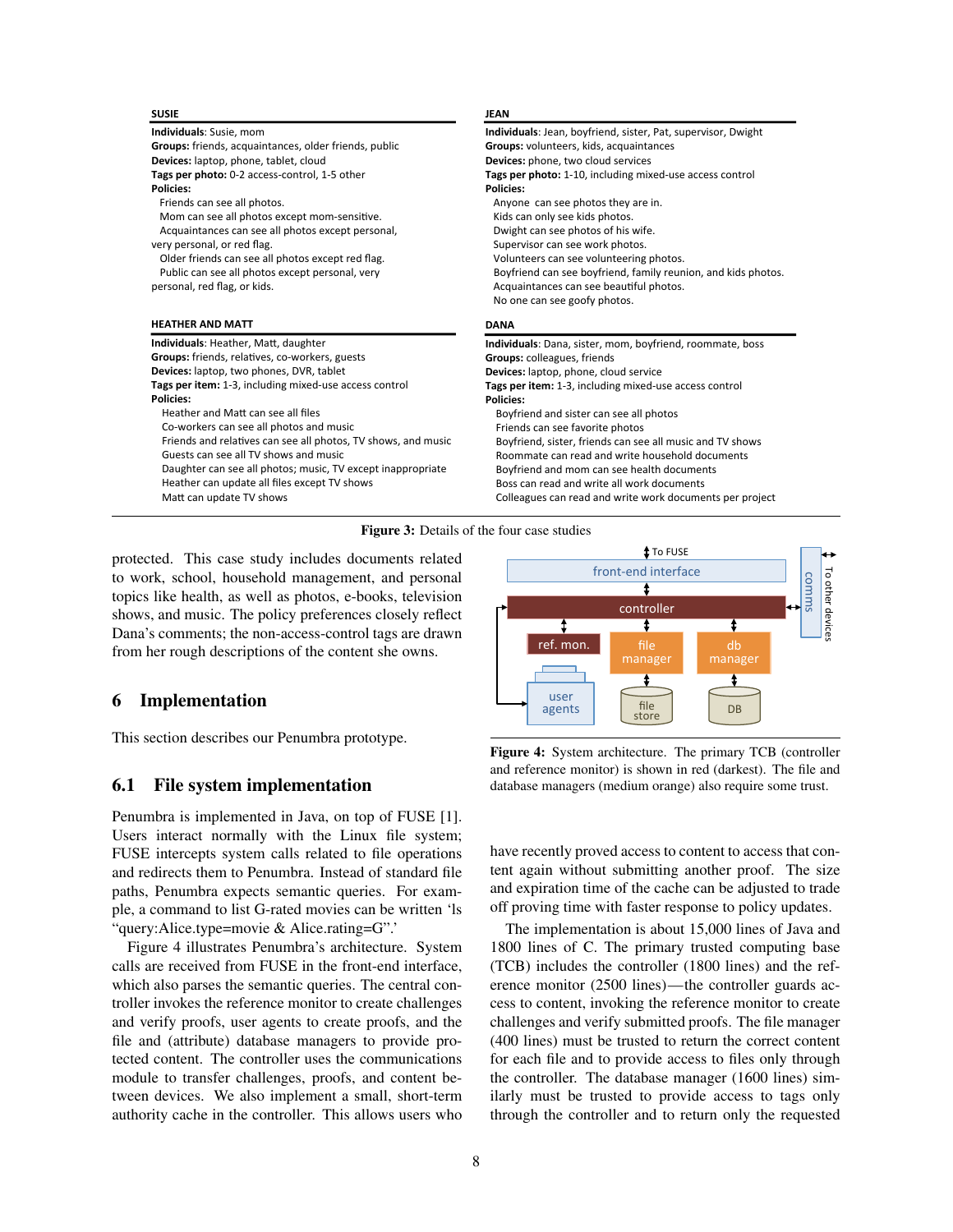<span id="page-8-1"></span>

| <b>System call</b> | <b>Required proof(s)</b>               |
|--------------------|----------------------------------------|
| mknod              | create file, create metadata           |
| open               | read file, write file                  |
| truncate           | write file                             |
| utime              | write file                             |
| unlink             | delete file                            |
| getattr            | read tags: (system, $*, *$ )           |
| readdir            | read tags: attribute list for *        |
| getxattr           | read tags: (principal, attribute, *)   |
| setxattr           | create tags                            |
| removexattr        | delete tags: (principal, attribute, *) |

Table 2: Proof requirements for file-related system calls

tags. The TCB also includes 145 lines of LF (logical framework) specification defining our logic.

Mapping system calls to proof goals. Table [2](#page-8-1) shows the proof(s) required for each system call. For example, calling readdir is equivalent to a listing query—asking for all the files that have some attribute(s)—so it must incur the appropriate read-tags challenge.

Using "touch" to create a file triggers four system calls: getattr (the FUSE equivalent of stat), mknod, utime, and another getattr. Each getattr is a status query (see Section [4.2\)](#page-4-4) and requires a proof of authority to read system tags. The mknod call, which creates the file and any initial metadata set by the user, requires proofs of authority to create files and metadata. Calling utime instructs the device to update its tags about the file. Updated system metadata is also a side effect of writing to a file, so we map utime to a write-file permission.

Disconnected operation. When a device is not connected to the Penumbra ensemble, its files are not available. Currently, policy updates are propagated immediately to all available devices; if a device is not available, it misses the new policy. While this is obviously impractical, it can be addressed by implementing eventual consistency (see for example Perspective [\[47\]](#page-13-15) or Cimbiosys [\[43\]](#page-13-2)) on top of the Penumbra architecture.

## 6.2 Proof generation and verification

Users' agents construct proofs using a recursive theorem prover loosely based on the one described by Elliott and Pfenning [\[19\]](#page-12-24). The prover starts from the goal (the challenge statement provided by the verifier) and works backward, searching through its store of credentials for one that either proves the goal directly or implies that if some additional goal(s) can be proven, the original goal will also be proven. The prover continues recursively solving these additional goals until either a solution is reached or a goal is found to be unprovable, in which case the prover backtracks and attempts to try again with another credential. When a proof is found, the prover returns it in a format that can be submitted to the reference monitor for checking. The reference monitor uses a standard LF checker implemented in Java.

The policy scenarios represented in our case studies generally result in a shallow but wide proof search: for any given proof, there are many irrelevant credentials, but only a few nested levels of additional goals. In enterprise or military contexts with strictly defined hierarchies of authority, in contrast, there may be a deeper but narrower structure. We implement some basic performance improvements for the shallow-but-wide environment, including limited indexing of credentials and simple forkjoin parallelism, to allow several possible proofs to be pursued simultaneously. These simple approaches are sufficient to ensure that most proofs complete quickly; eliminating the long tail in proving time would require more sophisticated approaches, which we leave to future work.

User agents build proofs using the credentials of which they are aware. Our basic prototype pushes all delegation credentials to each user agent. (Tag credentials are guarded by the reference monitor and not automatically shared.) This is not ideal, as pushing unneeded credentials may expose sensitive information and increase proving time. However, if credentials are not distributed automatically, agents may need to ask for help from other users or devices to complete proofs (as in [\[9\]](#page-12-20)); this could make data access slower or even impossible if devices with critical information are unreachable. Developing a strategy to distribute credentials while optimizing among these tradeoffs is left for future work.

## <span id="page-8-0"></span>7 Evaluation

To demonstrate that our design can work with reasonable efficiency, we evaluated Penumbra using the simulated traces we developed as part of the case studies from Section [5](#page-5-1) as well as three microbenchmarks.

## 7.1 Experimental setup

We measured system call times in Penumbra using the simulated traces from our case studies. Table [3](#page-9-0) lists features of the case studies we tested. We added users to each group, magnifying the small set of users discussed explicitly in the study interview by a factor of five. The set of files was selected as a weighted-random distribution among devices and access-control categories. For each case study, we ran a parallel control experiment with access control turned off—all access checks succeed immediately with no proving. These comparisons account for the overheads associated with FUSE, Java, and our database accesses—none of which we aggressively optimized—allowing us to focus on the overhead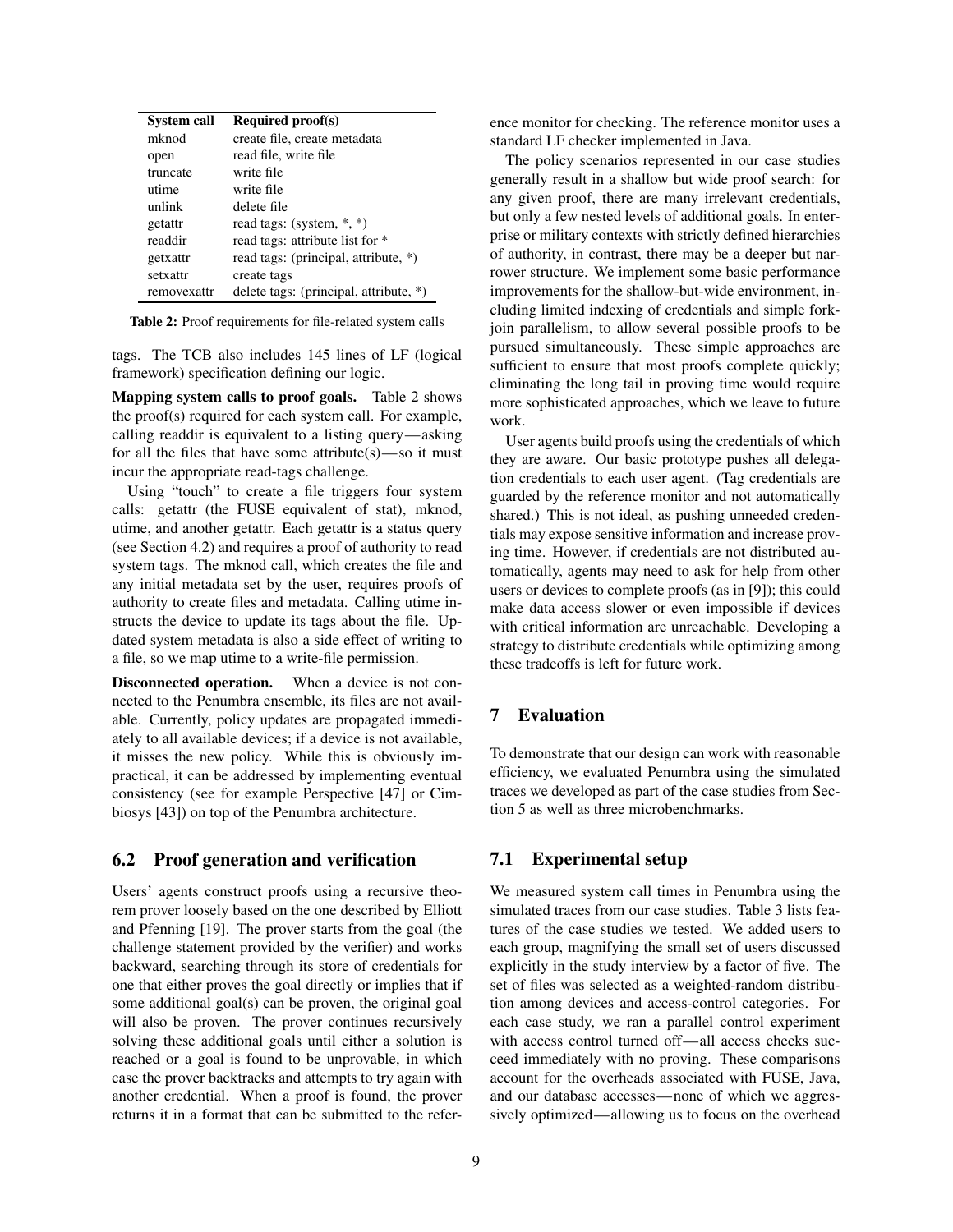<span id="page-9-0"></span>

|              |              |              | Deleg. |               | <b>System</b> |
|--------------|--------------|--------------|--------|---------------|---------------|
| Case study   | <b>Users</b> | <b>Files</b> | creds. | <b>Proofs</b> | calls         |
| Susie        | 60           | 2.349        | 68     | 46.646        | 212.333       |
| Jean         | 65           | 2.500        | 93     | 30,755        | 264,924       |
| Heather/Matt | 60           | 3.098        | 101    | 39.732        | 266,501       |
| Dana         | 60           | 3.798        | 89     | 27,859        | 74.593        |

Table 3: Case studies we tested. Proof and system call counts are averaged over 10 runs.

of access control. We ran each case study 10 times with and 10 times without access control.

During each automated run, each device in the case study was mounted on its own four-core (eight-thread) 3.4GHz Intel i7-4770 machine with 8GB of memory, running Ubuntu 12.04.3 LTS. The machines were connected on the same subnet via a wired Gigabit-Ethernet switch; 10 pings across each pair of machines had minimum, maximum, and median round-trip times of 0.16, 0.37, and 0.30 ms. Accounts for the people in the case study were created on each machine; these users then created the appropriate files and added a weightedrandom selection of tags. Next, users listed and opened a weighted-random selection of files from those they were authorized to access. The weights are influenced by research on how the age of content affects access patterns [\[57\]](#page-14-8). Based on the file type, users read and wrote all or part of each file's content before closing it and choosing another to access. The specific access pattern is less important than broadly exercising the desired policy. Finally, each user attempted to access forbidden content to validate that the policy was set correctly and measure timing for failed accesses.

## 7.2 System call operations

Adding theorem proving to the critical path of file operations inevitably reduces performance. Usability researchers have found that delays of less than 100 ms are not noticeable to most users, who perceive times less than that as instantaneous [\[39\]](#page-13-26). User-visible operations consist of several combined system calls, so we target system call operation times well under the 100 ms limit.

Figure [5](#page-9-1) shows the duration distribution for each system call, aggregated across all runs of all case studies, both with and without access control. Most system calls were well under the 100 ms limit, with medians below 2 ms for getattr, open, and utime and below 5 ms for getxattr. Medians for mknod and setxattr were 20 ms and 25 ms. That getattr is fast is particularly important, as it is called within nearly every user operation. Unfortunately, readdir (shown on its own axis for scale) did not perform as well, with a median of 66 ms. This arises from a combination of factors: readdir performs the most proofs (one local, plus one per remote device); polls each

<span id="page-9-1"></span>

Figure 5: System call times with (white, left box of each pair) and without (shaded, right) access control, with the number of operations (*n*) in parentheses. *n*s vary up to 2% between runs with and without access control. Other than readdir (shown separately for scale), median system call times with access control are 1-25 ms and median overhead is less than 5%.

remote device; and must sometimes retrieve thousands of attributes from our mostly unoptimized database on each device. In addition, repeated readdirs are sparse in our case studies and so receive little benefit from proof caching. The results also show that access-control overhead was low across all system calls. For open and utime, the access control did not affect the median but did add more variance.

In general, we did little optimization on our simple prototype implementation; that most of our operations already fall well within the 100 ms limit is encouraging. In addition, while this performance is slower than for a typical local file system, longer delays (especially for remote operations like readdir) may be more acceptable for a distributed system targeting interactive data sharing.

# 7.3 Proof generation

Because proof generation is the main bottleneck inherent to our logic-based approach, it is critical to understand the factors that affect its performance. Generally system calls can incur up to four proofs (local and remote, for the proofs listed in Table [2\)](#page-8-1). Most, however, incur fewer—locally opening a file for reading, for example, incurs one proof (or zero, if permission has already been cached). The exception is readdir, which can incur one local proof plus one proof for each device from which data is requested. However, if authority has already been cached no proof is required. (For these tests, authority cache entries expired after 10 minutes.)

Proving depth. Proving time is affected by prov-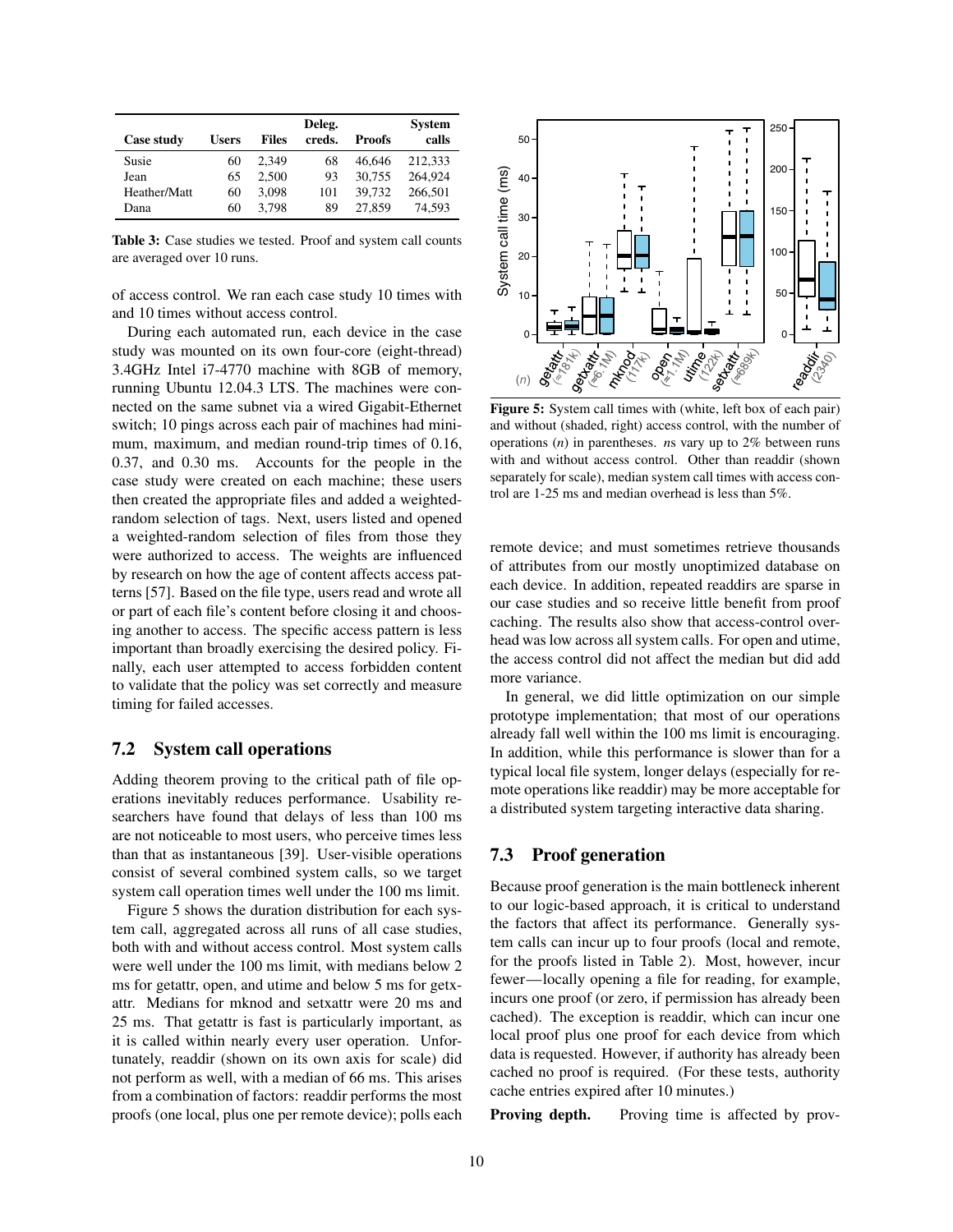ing depth, or the number of subgoals generated by the prover along one search path. Upon backtracking, proving depth decreases, then increases again as new paths are explored. Examples of steps that increase proving depth include using a delegation, identifying a member of a group, and solving the "if" clause of an implication. Although in corporate or military settings proofs can sometimes extend deeply through layers of authority, policies for personal data (as exhibited in the user studies we considered) usually do not include complex redelegation and are therefore generally shallow. In our case studies, the maximum proving depth (measured as the greatest depth reached during proof search, not the depth of the solution) was only 21; 11% of observed proofs (165,664 of 1,468,222) had depth greater than 10.

To examine the effects of proving depth, we developed a microbenchmark that tests increasingly long chains of delegation between users. We tested chains up to 60 levels deep. As shown in Figure [6a](#page-11-0), proving time grew linearly with depth, but with a shallow slope—at 60 levels, proving time remained below 6 ms.

Red herrings. We define a *red herring* as an unsuccessful proving path in which the prover recursively pursues at least three subgoals before detecting failure and backtracking. To examine this, we developed a microbenchmark varying the number of red herrings; each red herring is exactly four levels deep. As shown in Figure [6b](#page-11-0), proving time scaled approximately quadratically in this test: each additional red herring forces additional searches of the increasing credential space. In our case studies, the largest observed value was 43 red herrings; proofs with more than 20 red herrings made up only 0.5% of proofs (7,437 of 1,468,222). For up to 20 red herrings, proving time in the microbenchmark was generally less than 5 ms; at 40, it remained under 10 ms.

Proving time in the case studies. In the presence of real policies and metadata, changes in proving depth and red herrings can interact in complex ways that are not accounted for by the microbenchmarks. Figure [7](#page-10-0) shows proving time aggregated in two ways. First, we compare case studies. Heather/Matt has the highest variance because files are jointly owned by the couple, adding an extra layer of indirection for many proofs. Susie has a higher median and variance than Dana or Jean because of her negative policies, which lead to more red herrings. Second, we compare proof generation times, aggregated across case studies, based on whether a proof was made by the primary user, by device agents as part of remote operations, or by other users. Most important for Penumbra is that proofs for primary users be fast, as users do not expect delays when accessing their own content; these proofs had a median time less than 0.52 ms in each case study. Also important is that device proofs are fast, as they are an extra layer of overhead on all remote operations. Device proofs had median times of 1.1-1.7 ms for each case study. Proofs for other users were slightly slower, but had medians of 2-9 ms in each case study.

We also measured the time it takes for the prover to conclude no proof can be made. Across all experiments, 1,375,259 instances of failed proofs had median and 90th-percentile times of 9 and 42 ms, respectively.

Finally, we consider the long tail of proving times. Across all 40 case study runs, the 90th-percentile proof time was 10 ms, the 99th was 45 ms, and the maximum was 1531 ms. Of 1,449,920 proofs, 3,238 (0.2%) took longer than 100 ms. These pathological cases may have several causes: high depth, bad luck in red herrings, and even Java garbage collection. Reducing the tail of proving times is an important goal for future work.

Effects of negative policy. Implementing negative policy for attributes without well-defined values (such as the allow weird=false example from Section [4.3\)](#page-5-2) requires adding inverse policy tags to many files. A policy with negative attributes needs  $n \times m$  extra attribute credentials, where  $n$  is the number of negative attributes in the policy and *m* is the number of affected files.

Users with default-share mentalities who tend to specify policy in terms of exceptions are most affected. Susie, our default-share case study, has five such negative attributes: personal, very personal, mom-sensitive, redflag, and kids. Two other case studies have one each: Jean restricts photos tagged goofy, while Heather and Matt restrict media files tagged inappropriate from their young daughter. Dana, an unusually strong example of the default-protect attitude, has none. We also reviewed detailed policy data from [\[28\]](#page-13-10) and found that for photos, the number of negative tags ranged from 0 to 7, with median 3 and mode 1. For most study participants, negative tags fall into a few categories: synonyms for private, synonyms for weird or funny, and references to alcohol. A few also identified one or two people who prefer not to have photos of them made public. Two of 18 participants

<span id="page-10-0"></span>

Figure 7: Proving times organized by (left) case study and (right) primary user, device, and other users.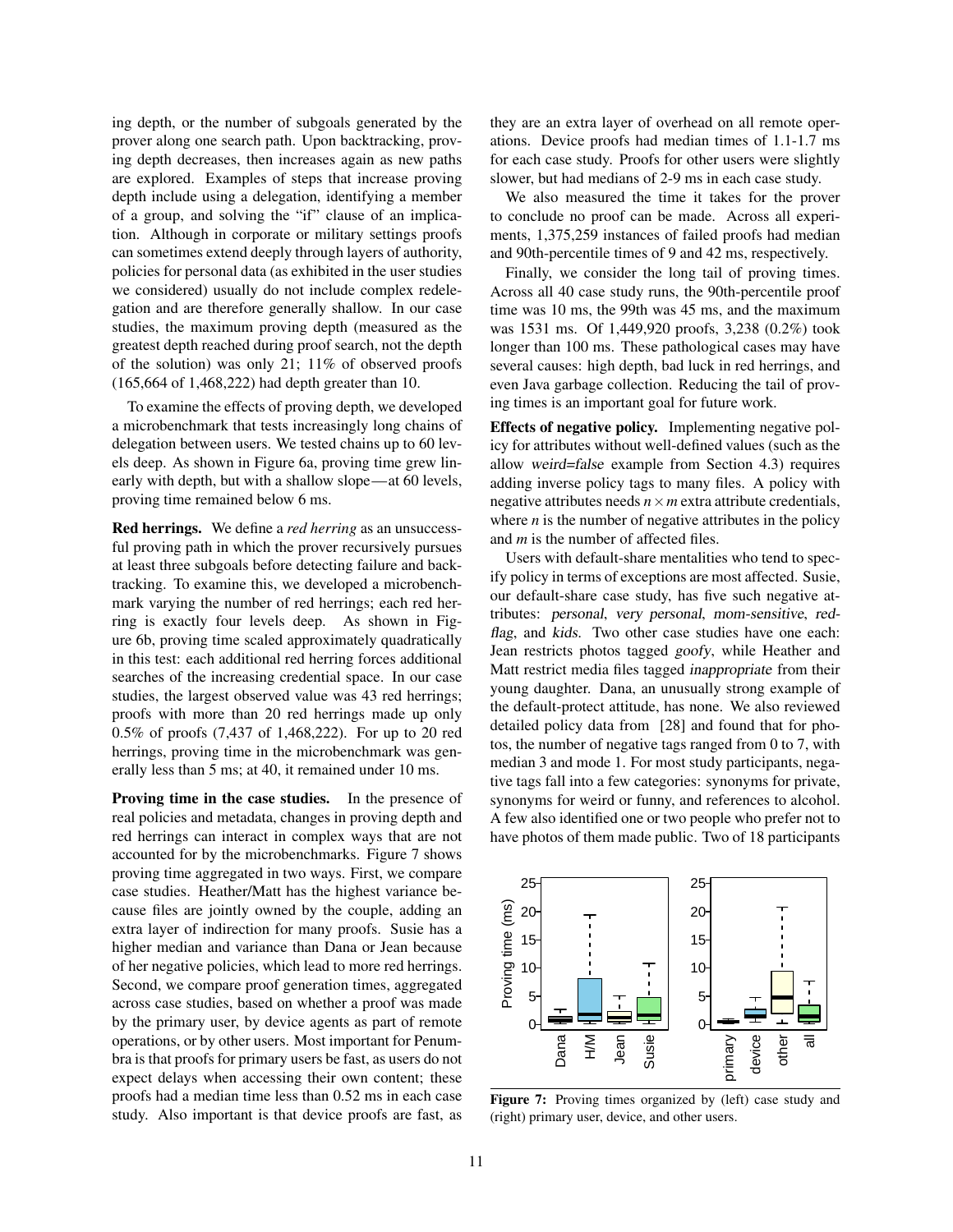<span id="page-11-0"></span>

Figure 6: Three microbenchmarks showing how proving time scales with proving depth, red herrings, and attributes-per-policy. Shown with best-fit (a) line and (b,c) quadratic curve.

used a wider range of less general negative tags.

The value of *m* is determined in part by the complexity of the user's policy: the set of files to which the negative attributes must be attached is the set of files with the positive attributes in the same policy. For example, a policy on files with type=photo  $& goofy=false$  will have a larger *m*-value than a policy on files with type=photo & party=true & goofy=false.

Because attributes are indexed by file in the prover, the value of *n* has a much stronger affect on proving time than the value of *m*. Our negative-policy microbenchmark tests the prover's performance as the number of attributes per policy (and consequently per file) increases.

Figure [6c](#page-11-0) shows the results. Proving times grew approximately quadratically but with very low coefficients. For policies of up to 10 attributes (the range discussed above), proving time was less than 2.5 ms.

Adding users and devices. Penumbra was designed to support groups of users who share with each other regularly – household members, family, and close friends. Based on user studies, we estimate this is usually under 100 users. Our evaluation (Section [7\)](#page-8-0) examined Penumbra's performance under these and somewhat more challenging circumstances. Adding more users and devices, however, raises some potential challenges.

When devices are added, readdir operations that must visit all devices will require more work; much of this work can be parallelized, so the latency of a readdir should grow sub-linearly in the number of devices. With more users and devices, more files are also expected, with correspondingly more total attributes. The latency of a readdir to an individual device is approximately linear in the number of attributes that are returned. Proving time should scale sub-linearly with increasing numbers of files, as attributes are indexed by file ID; increasing the number of attributes per file should scale linearly as the set of attributes for a given file is searched. Adding users can also be expected to add policy credentials. Users can be added to existing policy groups with sub-linear overhead, but more complex policy additions can have varying effects. If a new policy is mostly disjoint from old policies, it can quickly be skipped during proof search, scaling sub-linearly. However, policies that heavily overlap may lead to increases in red herrings and proof depths; interactions between these could cause proving time to increase quadratically (see Figure [6\)](#page-11-0) or faster. Addressing this problem could require techniques such as pre-computing proofs or subproofs [\[10\]](#page-12-25), as well as more aggressive indexing and parallelization within proof search to help rule out red herrings sooner.

In general, users' agents must maintain knowledge of available credentials for use in proving. Because they are cryptographically signed, credentials can be up to about 2 kB in size. Currently, these credentials are stored in memory, indexed and preprocessed in several ways, to streamline the proving process. As a result, memory requirements grow linearly, but with a large constant, as credentials are added. To support an order of magnitude more credentials would require revisiting the data structures within the users' agents and carefully considering tradeoffs among insertion time, deletion time, credential matching during proof search, and memory use.

## 8 Conclusion

Penumbra is a distributed file system with an accesscontrol infrastructure for distributed personal data that combines semantic policy specification with logic-based enforcement. Using case studies grounded in data from user studies, we demonstrated that Penumbra can accommodate and enforce commonly desired policies, with reasonable efficiency. Our case studies can also be applied to other systems in this space.

### 9 Acknowledgments

This material is based upon work supported by the National Science Foundation under Grants No. 0946825, CNS-0831407, and DGE-0903659, by CyLab at Carnegie Mellon under grants DAAD19-02-1-0389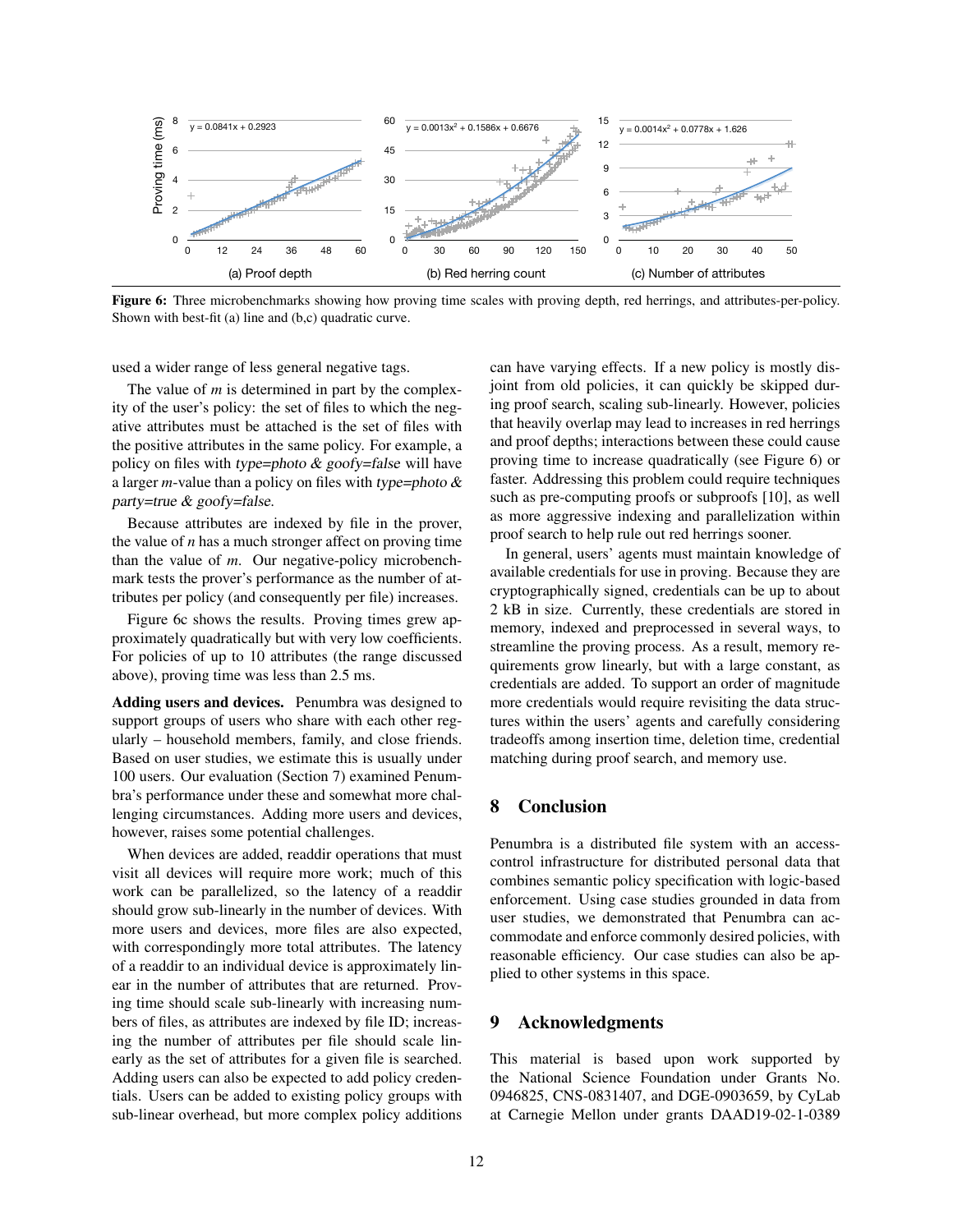and W911NF-09-1-0273 from the Army Research Office, by gifts from Cisco Systems Inc. and Intel, and by Facebook and the ARCS Foundation. We thank the members and companies of the PDL Consortium (including Actifio, APC, EMC, Facebook, Fusion-io, Google, Hewlett-Packard Labs, Hitachi, Huawei, Intel, Microsoft Research, NEC Laboratories, NetApp, Oracle, Panasas, Riverbed, Samsung, Seagate, Symantec, VMware, and Western Digital) for their interest, insights, feedback, and support. We thank Michael Stroucken and Zis Economou for help setting up testing environments.

#### References

- <span id="page-12-23"></span>[1] FUSE: Filesystem in userspace. http://fuse.sourceforge.net.
- <span id="page-12-22"></span>[2] Average number of uploaded and linked photos of Facebook users as of January 2011, by gender. Statista, 2013.
- <span id="page-12-11"></span>[3] M. S. Ackerman. The intellectual challenge of CSCW: The gap between social requirements and technical feasibility. *Human-Computer Interaction*, 15(2):179–203, 2000.
- <span id="page-12-8"></span>[4] S. Ahern, D. Eckles, N. S. Good, S. King, M. Naaman, and R. Nair. Over-exposed? Privacy patterns and considerations in online and mobile photo sharing. In *Proc. ACM CHI*, 2007.
- <span id="page-12-19"></span>[5] A. W. Appel and E. W. Felten. Proof-carrying authentication. In *Proc. ACM CCS*, 1999.
- <span id="page-12-0"></span>[6] Apple. Apple iCloud. https://www.icloud.com/, 2013.
- <span id="page-12-13"></span>[7] C.-M. Au Yeung, L. Kagal, N. Gibbins, and N. Shadbolt. Providing access control to online photo albums based on tags and linked data. In *Proc. AAAI-SSS:Social Semantic Web*, 2009.
- <span id="page-12-9"></span>[8] O. Ayalon and E. Toch. Retrospective privacy: Managing longitudinal privacy in online social networks. In *Proc. SOUPS*, 2013.
- <span id="page-12-20"></span>[9] L. Bauer, S. Garriss, and M. K. Reiter. Distributed proving in access-control systems. In *Proc. IEEE SP*, 2005.
- <span id="page-12-25"></span>[10] L. Bauer, S. Garriss, and M. K. Reiter. Efficient proving for practical distributed access-control systems. In *ESORICS*, 2007.
- <span id="page-12-21"></span>[11] L. Bauer, M. A. Schneider, and E. W. Felten. A general and flexible access-control system for the Web. In *Proc. USENIX Security*, 2002.
- <span id="page-12-12"></span>[12] A. Besmer and H. Richter Lipford. Moving beyond untagging: Photo privacy in a tagged world. In *Proc. ACM CHI*, 2010.
- <span id="page-12-10"></span>[13] A. J. Brush and K. Inkpen. Yours, mine and ours? Sharing and use of technology in domestic environments. In *Proc. UbiComp*. 2007.
- <span id="page-12-3"></span>[14] Facebook & your privacy: Who sees the data you share on the biggest social network? Consumer Reports Magazine, June 2012.
- <span id="page-12-2"></span>[15] D. Coursey. Google apologizes for Buzz privacy issues. *PCWorld*. Feb. 15, 2010.
- <span id="page-12-14"></span>[16] J. L. De Coi, E. Ioannou, A. Koesling, W. Nejdl, and D. Olmedilla. Access control for sharing semantic data across desktops. In *Proc. ISWC*, 2007.
- <span id="page-12-15"></span>[17] E. De Cristofaro, C. Soriente, G. Tsudik, and A. Williams. Hummingbird: Privacy at the time of Twitter. In *Proc. IEEE SP*, 2012.
- <span id="page-12-6"></span>[18] K. W. Edwards, M. W. Newman, and E. S. Poole. The infrastructure problem in HCI. In *Proc. ACM CHI*, 2010.
- <span id="page-12-24"></span>[19] C. Elliott and F. Pfenning. A semi-functional implementation of a higher-order logic programming language. In P. Lee, editor, *Topics in Advanced Language Implementation*. MIT Press, 1991.
- <span id="page-12-7"></span>[20] D. Garg and F. Pfenning. A proof-carrying file system. In *Proc. IEEE SP*, 2010.
- <span id="page-12-18"></span>[21] R. Geambasu, M. Balazinska, S. D. Gribble, and H. M. Levy. Homeviews: Peer-to-peer middleware for personal data sharing applications. In *Proc. ACM SIGMOD*, 2007.
- <span id="page-12-17"></span>[22] D. K. Gifford, P. Jouvelot, M. A. Sheldon, and J. W. O'Toole. Semantic file systems. In *Proc. ACM SOSP*, 1991.
- <span id="page-12-16"></span>[23] M. Hart, C. Castille, R. Johnson, and A. Stent. Usable privacy controls for blogs. In *Proc. IEEE CSE*, 2009.
- <span id="page-12-1"></span>[24] K. Hill. Teacher accidentally puts racy photo on students' iPad. School bizarrely suspends students. *Forbes*, October 2012.
- <span id="page-12-4"></span>[25] M. Johnson, S. Egelman, and S. M. Bellovin. Facebook and privacy: It's complicated. In *Proc. SOUPS*, 2012.
- <span id="page-12-5"></span>[26] M. Johnson, J. Karat, C.-M. Karat, and K. Grueneberg. Usable policy template authoring for iterative policy refinement. In *Proc. IEEE POLICY*, 2010.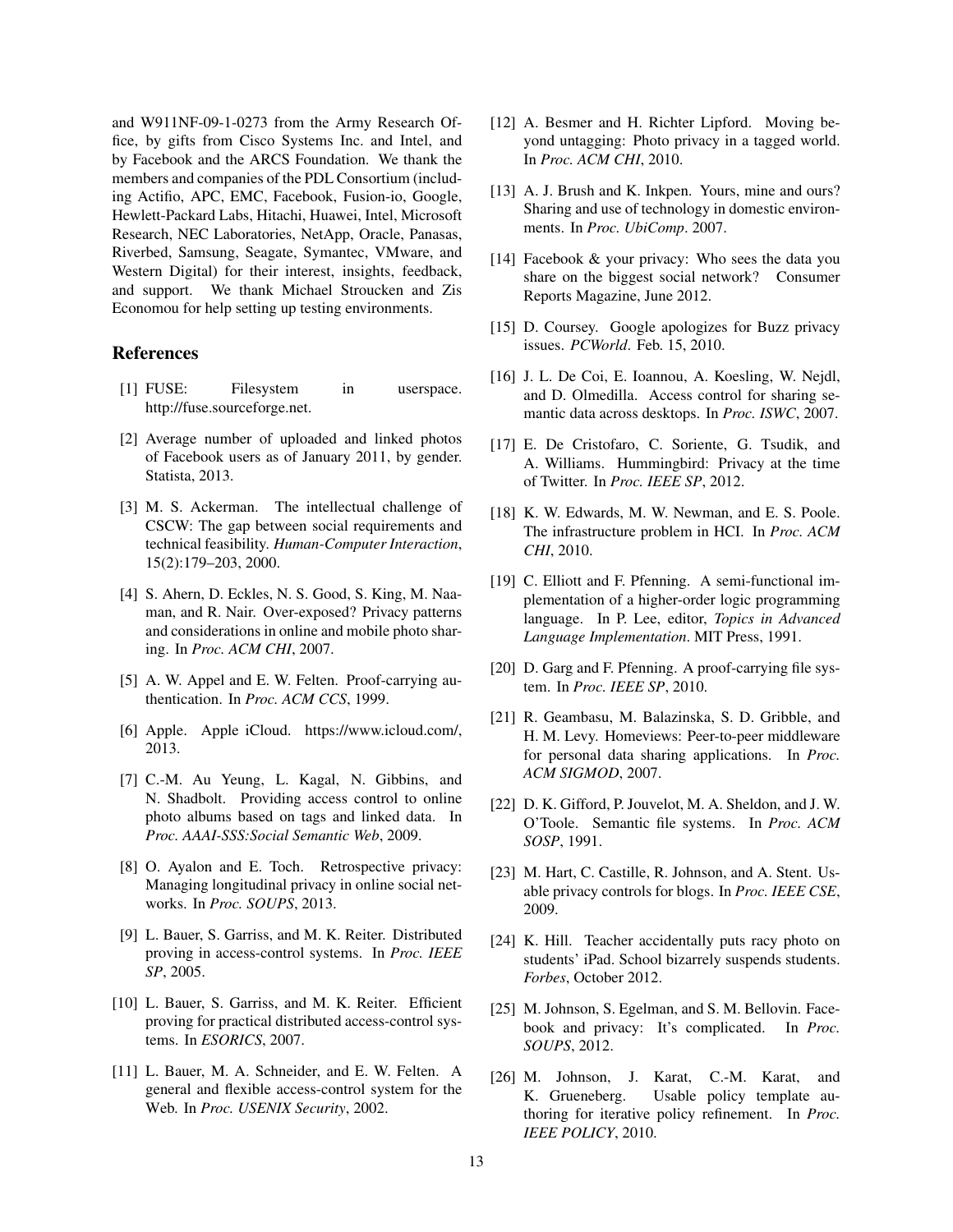- <span id="page-13-17"></span>[27] A. K. Karlson, A. J. B. Brush, and S. Schechter. Can I borrow your phone? Understanding concerns when sharing mobile phones. In *Proc. ACM CHI*, 2009.
- <span id="page-13-10"></span>[28] P. Klemperer, Y. Liang, M. L. Mazurek, M. Sleeper, B. Ur, L. Bauer, L. F. Cranor, N. Gupta, and M. K. Reiter. Tag, you can see it! Using tags for access control in photo sharing. In *Proc. ACM CHI*, 2012.
- <span id="page-13-22"></span>[29] B. Lampson, M. Abadi, M. Burrows, and E. Wobber. Authentication in distributed systems: Theory and practice. *ACM Trans. Comput. Syst.*, 10(4):265–310, 1992.
- <span id="page-13-21"></span>[30] C. Lesniewski-Laas, B. Ford, J. Strauss, R. Morris, and M. F. Kaashoek. Alpaca: Extensible authorization for distributed services. In *Proc. ACM CCS*, 2007.
- <span id="page-13-9"></span>[31] N. Li, J. C. Mitchell, and W. H. Winsborough. Design of a role-based trust-management framework. In *Proc. IEEE SP*, 2002.
- <span id="page-13-19"></span>[32] L. Little, E. Sillence, and P. Briggs. Ubiquitous systems and the family: Thoughts about the networked home. In *Proc. SOUPS*, 2009.
- <span id="page-13-5"></span>[33] A. Masoumzadeh and J. Joshi. Privacy settings in social networking systems: What you cannot control. In *Proc. ACM ASIACCS*, 2013.
- <span id="page-13-12"></span>[34] M. L. Mazurek, J. P. Arsenault, J. Bresee, N. Gupta, I. Ion, C. Johns, D. Lee, Y. Liang, J. Olsen, B. Salmon, R. Shay, K. Vaniea, L. Bauer, L. F. Cranor, G. R. Ganger, and M. K. Reiter. Access control for home data sharing: Attitudes, needs and practices. In *Proc. ACM CHI*, 2010.
- <span id="page-13-13"></span>[35] M. L. Mazurek, P. F. Klemperer, R. Shay, H. Takabi, L. Bauer, and L. F. Cranor. Exploring reactive access control. In *Proc. ACM CHI*, 2011.
- <span id="page-13-24"></span>[36] D. D. McCracken and R. J. Wolfe. *User-centered website development: A human-computer interaction approach*. Prentice Hall Englewood Cliffs, 2004.
- <span id="page-13-0"></span>[37] Microsoft. Windows SkyDrive. http://windows.microsoft.com/en-us/skydrive/, 2013.
- <span id="page-13-6"></span>[38] R. Needleman. How to fix Facebook's new privacy settings. *cnet*, December 2009.
- <span id="page-13-26"></span>[39] J. Nielsen and J. T. Hackos. *Usability engineering*, volume 125184069. Academic press Boston, 1993.
- <span id="page-13-18"></span>[40] J. S. Olson, J. Grudin, and E. Horvitz. A study of preferences for sharing and privacy. In *Proc. CHI EA*, 2005.
- <span id="page-13-23"></span>[41] D. Peek and J. Flinn. EnsemBlue: Integrating distributed storage and consumer electronics. In *Proc. OSDI*, 2006.
- <span id="page-13-1"></span>[42] A. Post, P. Kuznetsov, and P. Druschel. PodBase: Transparent storage management for personal devices. In *Proc. IPTPS*, 2008.
- <span id="page-13-2"></span>[43] V. Ramasubramanian, T. L. Rodeheffer, D. B. Terry, M. Walraed-Sullivan, T. Wobber, C. C. Marshall, and A. Vahdat. Cimbiosys: A platform for content-based partial replication. In *Proc. NSDI*, 2009.
- <span id="page-13-11"></span>[44] M. N. Razavi and L. Iverson. A grounded theory of information sharing behavior in a personal learning space. In *Proc. ACM CSCW*, 2006.
- <span id="page-13-8"></span>[45] R. W. Reeder, L. Bauer, L. Cranor, M. K. Reiter, K. Bacon, K. How, and H. Strong. Expandable grids for visualizing and authoring computer security policies. In *Proc. ACM CHI*, 2008.
- <span id="page-13-3"></span>[46] O. Riva, Q. Yin, D. Juric, E. Ucan, and T. Roscoe. Policy expressivity in the Anzere personal cloud. In *Proc. ACM SOCC*, 2011.
- <span id="page-13-15"></span>[47] B. Salmon, S. W. Schlosser, L. F. Cranor, and G. R. Ganger. Perspective: Semantic data management for the home. In *Proc. USENIX FAST*, 2009.
- <span id="page-13-7"></span>[48] S. Schroeder. Facebook privacy: 10 settings every user needs to know. *Mashable*, February 2011.
- <span id="page-13-16"></span>[49] M. Seltzer and N. Murphy. Hierarchical file systems are dead. In *Proc. USENIX HotOS*, 2009.
- <span id="page-13-25"></span>[50] D. K. Smetters and N. Good. How users use access control. In *Proc. SOUPS*, 2009.
- <span id="page-13-20"></span>[51] J. Staddon, P. Golle, M. Gagné, and P. Rasmussen. A content-driven access control system. In *Proc. IDTrust*, 2008.
- <span id="page-13-4"></span>[52] J. Strauss, J. M. Paluska, C. Lesniewski-Laas, B. Ford, R. Morris, and F. Kaashoek. Eyo: devicetransparent personal storage. In *Proc. USENIX-ATC*, 2011.
- <span id="page-13-14"></span>[53] F. Stutzman, R. Gross, and A. Acquisti. Silent listeners: The evolution of privacy and disclosure on facebook. *Journal of Privacy and Confidentiality*, 4(2):2, 2013.